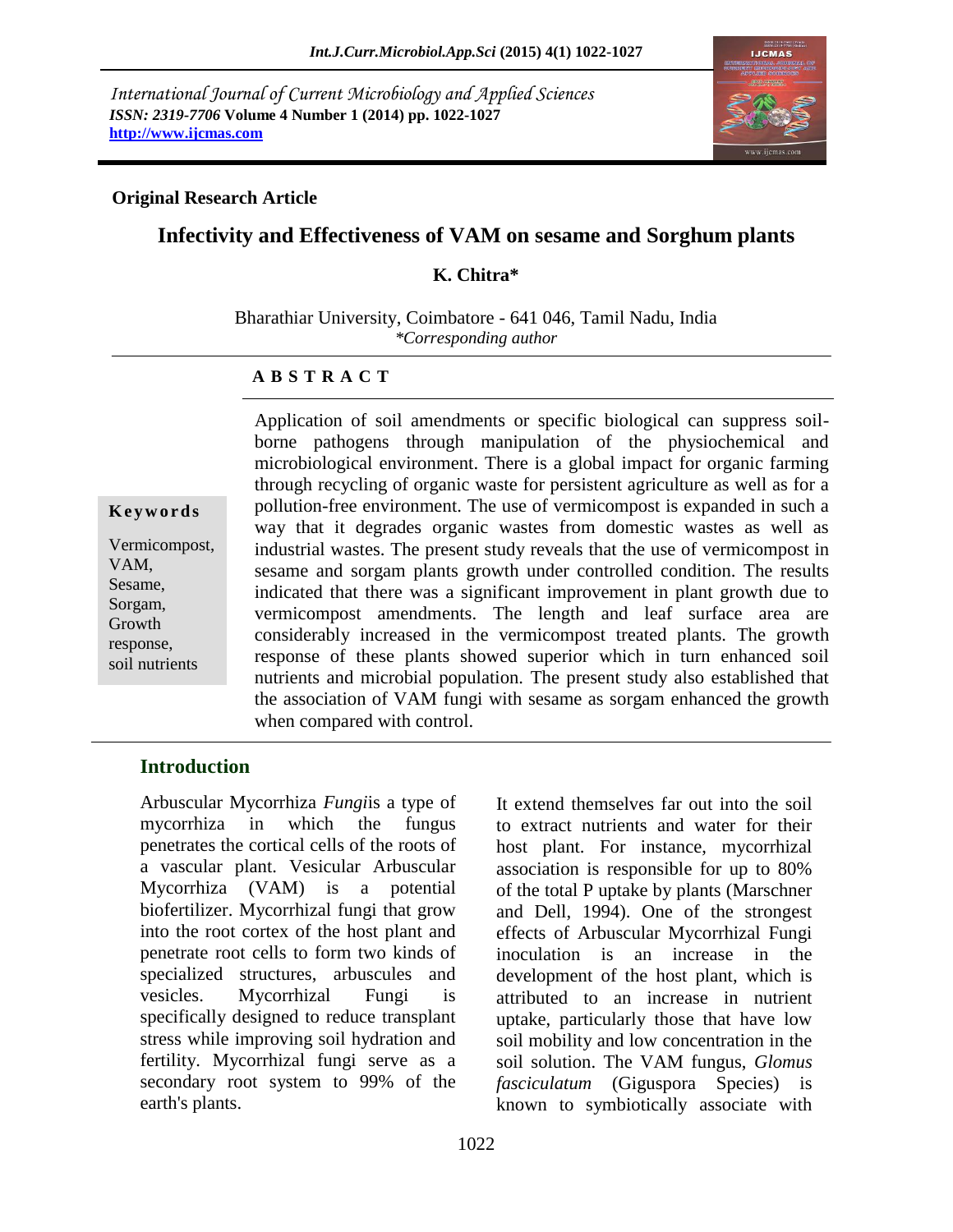Plants and enhance the nutrient content in the plant. Vesicular Arbuscular Mycorrhiza (VAM) is the most abundant kind of mycorrhiza described as 'a universal plant symbioses. They are found in practically every taxonomic group of plants and the list of species not

infected is probably far shorter than the infected ones. Studies on VAM fungi conducted during last few decades envisaged their occurrence in a wide variety of hosts, different habitats and variability in quality and quantity.

#### *Sesame indicum*

The major contributing countries (68%) are the world productions of Sesame are India, Sudan, Myanmar and China. Sesame seed is highly nutritive (50% oil and 25% protein) which are traditionally used for direct consumption and as a source of oil of excellent quality because of the presence of natural antioxidants such as sesamin and sesamol. Sesame seeds also contain a high amount of the [anti-nutrientphytic acid.](http://en.wikipedia.org/wiki/Anti-nutrient) The increasing economic importance for food, oil and medicine the yield potential of sesame is not impressive due to its cultivation in sub marginal lands and unavailability of high vielding varieties and inbuilt resistance to biotic and abiotic stress. The hybridization procedures and cross breeding of this cultivar varieties was mostly unsuccessful due to the operation of high degree of crossability barriers. Production of high yielding variety with disease resistance is the present need for the sesame crop improvement. The family Pedaliaceae shows sensitivity to irradiation.

The phenotyphical variations among the

cultivars are the main source of resistance for these diseases.

## *Sorghum bicolor*

*Sorghum* is a genus of numerous species of grasses, one of which is raised for grain and many of which are used as fodder plants either cultivated or as part of pasture. The plants are cultivated in warmer climates worldwide. Species are native to tropical and subtropical regions of all continents in addition to the South West Pacific and Australasia. Sorghum is in the subfamily Panicoideae and the tribe Andropogoneae (the tribe of big bluestem and sugar cane).Sorghum has been, for centuries, one of the most important staple foods for millions of poor rural people in the semi-arid tropics of Asia and Africa. For some impoverished regions of the world, sorghum remains a principal source of energy, protein, vitamins and minerals. Sorghum grows even in harsh environments and it can be grown without application of any fertilizers or other inputs by a multitude of small-holder farmers in many countries. In the present study, the percentage of infection and various growth parameters such as the number of shoots, number of roots, leaf length and other parameters were observed and confimed with mycorrhizal and nonmycorrhizal infected plants. Biochemical analysis for the Mycorrhizal plants are analysed to study the effect of Mycorrhizae for the nutrient uptake for cultivated plants.

# **Materials and Methods**

## **Preparation of inoculam**

The Pure culture of *Glomus fasiculatum* was maintained and multiplied with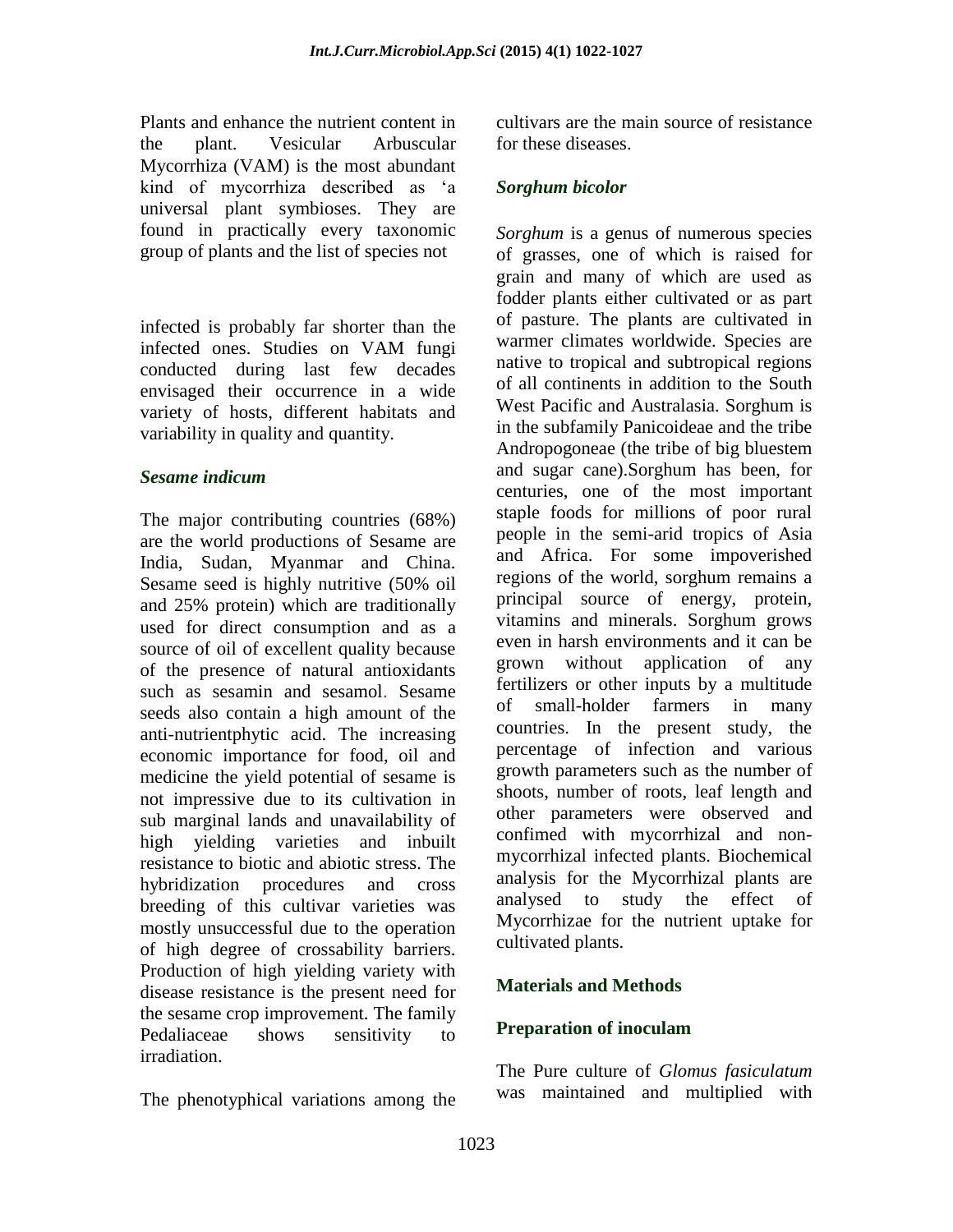Sorgum in shade house. After three months of growth, aerial parts were cutoff from the soil level and discarded. The root portion which are colonized with G. fasiculatum was cut down into small pieces and mixed into soil and shade dried.

Seeds of *Sesamum indicum* and Maize were collected and inoculated with VAM fungi. Mycorrizal Plants Growth parameters such as plant length, number of roots and number of leaves were observed and statistically analysed with non mycorrizal plants. Mycorrizal dependency (MD) was calculated as per the formula of plenchette *et al.,* (1983).

## **Biochemical Analysis**

## **Chlorophyll Test**

Chlorophyll is a natural pigment found in green plants. It is the primary pigment that absorbs light energy from the sun for photosynthesis. Chlorophyll content was tested by using (Moran and Porath Method 1980). 0.5gram (W) of fresh leaves were collected and smashed with 80% Acetone.

Then 5ml (V) filtrate was collected and chlorophyll content such as chlorophyll A, chlorophyll B, total chlorophyll and carotenoid pigments were estimated (optical density-OD) under UV spectrometer at various wavelength (480nm, 647nm, 666nm).

## **Staining for colanization**

Staining of the roots or measure the amount of mycorrhizalcolonization, Selected fibrous roots for staining. The roots were cleared in 10% KOH at 90ºC for 15 min. (Philips and Haymen, 1970).

After the cleaning, the root samples were stained in 0.05% typanblue in lactoglycerol at 90ºC for 5 min. from each of sesame and Sorghum plants 1 cm segments was taken for the staining. All the segments were examined for the presence of fungal structures (eg. Vesicles, arbuscles and hyphae) at 200- 400 x magnification using Phase contrast microscope (Carl Zeiss, Germany).

## **Results and Discussion**

Effect of growth parameters VAM inoculated plants showed good results when compared with Non-Mycorrizal plants.

Although a few studies have been conducted on tropical trees, the results are encouraging as the growth of seedlings and productivity was found to be enhanced. The use of VAM fungi in forestry appears to be more important than in agriculture because in countries like India no large scale provisions exist to irrigate, fertilize and protect the plantation. The practical use of VAM fungi seems to be more appropriate as they are effective in overcoming the stress conditions like draught, disease incidences and deficiency of nutrients.

In the present study VAM colonization was found in the root samples. The length and leaf surface area are considerably increased in the VAM infected plants. From the literature on the interactions between VAM- fungi and terrestrial plants, it is clear that VAM is mainly involved in facilitating nutrient uptake (Khan, 1975) although it has been shown that VAM is mainly involved in phosphorous uptake and that its role in uptake of nitrogen or other nutrients is less clear (Smith and Read, 1975).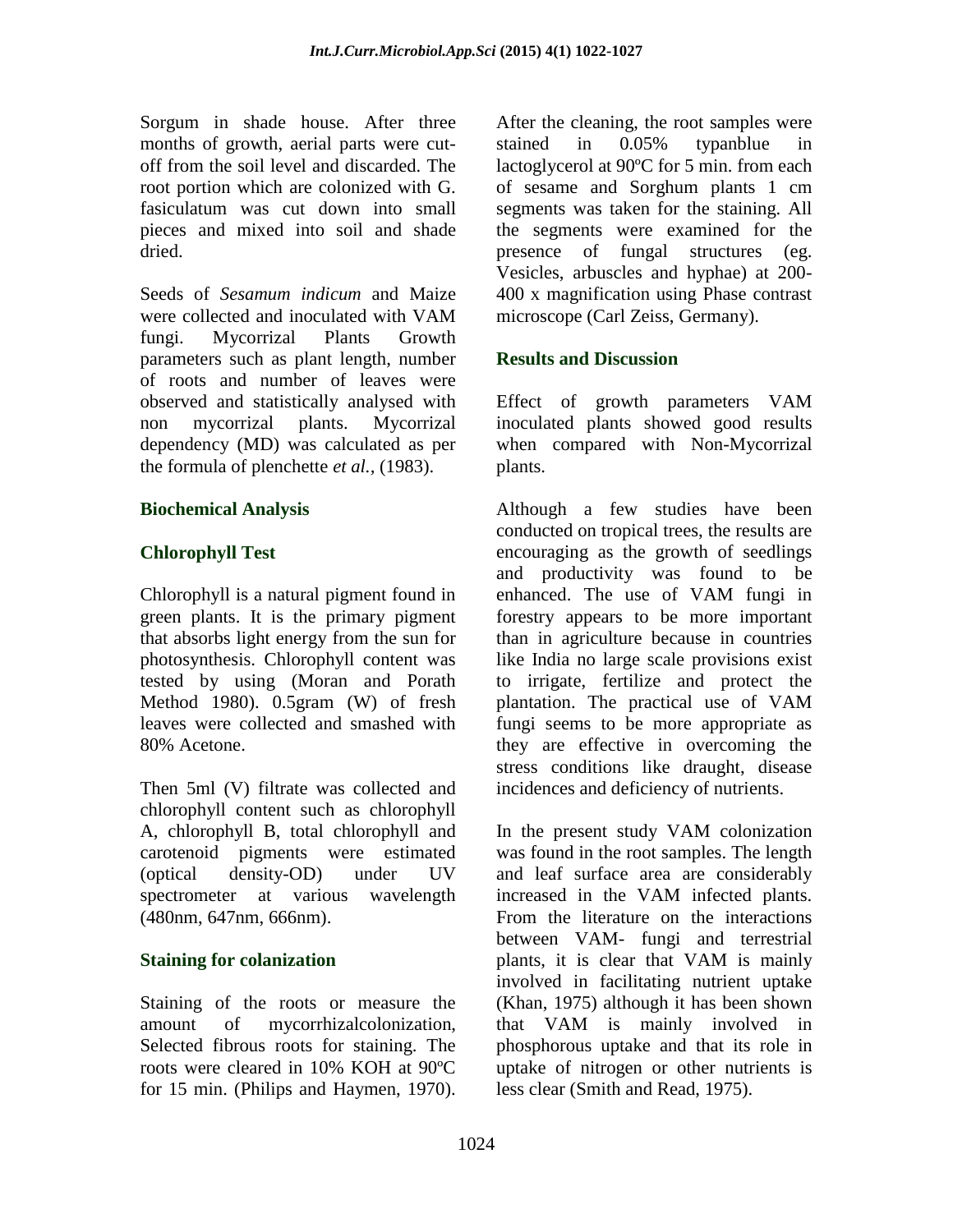#### *Int.J.Curr.Microbiol.App.Sci* **(2015) 4(1) 1022-1027**

| S.No | Full length of the plant | Number of leaves | Number of roots |
|------|--------------------------|------------------|-----------------|
|      | $4.4 \pm 0.35$           | $2\pm 0$         | $1\pm 0$        |
|      | $4.96 \pm 0.37$          | $2\pm 0$         | $1.2 \pm 0.4$   |
|      | $4.62 \pm 0.23$          | $2.4 \pm 0.8$    | $1.2 \pm 0.4$   |
|      | $4.88 \pm 0.37$          | $2.8 \pm 0.97$   | $1.4 \pm 0.48$  |
|      | $4.6 \pm 0.38$           | $3.2 \pm 0.97$   | $1.6 + 0.8$     |
|      | $5.48 \pm 0.24$          | $3.6 \pm 0.8$    | $1.8 \pm 0.74$  |
|      | $7.64 \pm 0.36$          | $4\pm 0$         | $2 + 0.63$      |

## **Table.1** Effect of growth parameters Sesamum plant in the VAM treated soil

## **Table.2** Effect of growth parameters Sesamum plant in the in the normal soil

| S.No | Full length of the plant | Number of leaves | Number of roots |
|------|--------------------------|------------------|-----------------|
|      | $5.18 \pm 0.58$          | $2\pm 0$         | $1.2 \pm 0.4$   |
|      | $5.2 \pm 0.316$          | $2.4 \pm 0.8$    | $1.4 \pm 0.48$  |
|      | $4.82 \pm 0.39$          | $2.4 \pm 0.8$    | $1.6 \pm 0.8$   |
|      | $5.04 \pm 0.50$          | $2.8 \pm 0.9$    | $1.6 \pm 0.48$  |
|      | $5.3 \pm 0.34$           | $2.8 \pm 0.97$   | $1.8 + 0.74$    |
|      | $5.72 \pm 0.34$          | $3.2 \pm 0.97$   | $2 \pm 0.89$    |
|      | $6.3 \pm 0.26$           | $3.6 \pm 0.8$    | $2.2 \pm 0.74$  |

# **Table.3** Effect of growth parameters of Sorghum plant in the VAM treated soil

| S.No | Full length of the plant | Number of leaves | Number of roots |
|------|--------------------------|------------------|-----------------|
|      | $15.8 \pm 0.70$          | $2.4 \pm 0.48$   | $3.4 \pm 1.01$  |
|      | $19.6 \pm 1.00$          | $2.8 \pm 0.74$   | $3.6 \pm 1.01$  |
|      | $26.1 \pm 0.66$          | $3 \pm 0.63$     | $4.2 \pm 1.16$  |
|      | $28.3 \pm 0.48$          | $3.2 \pm 0.4$    | $4 \pm 1.14$    |
|      | 33.06±0.71               | $3.2 \pm 0.74$   | $4.2 \pm 1.46$  |
|      | $38.08 \pm 0.67$         | $3 \pm 0.89$     | $5 + 1.41$      |
|      | $40.36 \pm 0.46$         | $3.4 \pm 0.48$   | $5.6 \pm 1.01$  |

## **Table.4** Effect of growth parameters of Sorghum plant in the normal soil

| S.No | Full length of the plant | Number of<br>leaves | Number of roots |
|------|--------------------------|---------------------|-----------------|
|      | $11.1 \pm 0.46$          | $2 \pm 0.63$        | $2.8 \pm 0.74$  |
|      | $21.8 \pm 0.37$          | $2.2 \pm 0.74$      | $2.6 \pm 0.8$   |
|      | $24.94 \pm 0.7$          | $2.4 \pm 0.8$       | $3.4 \pm 1.01$  |
|      | $23.36 \pm 0.58$         | $2.8 \pm 0.4$       | $3.6 \pm 1.01$  |
|      | $25.26 \pm 0.69$         | $3 \pm 0.63$        | $3.8 \pm 0.74$  |
|      | $27.97 \pm 0.51$         | $3.2 \pm 0.74$      | $3.8 \pm 1.16$  |
|      | $33.04 \pm 0.58$         | $2.8 \pm 0.4$       | $4.4 \pm 1.49$  |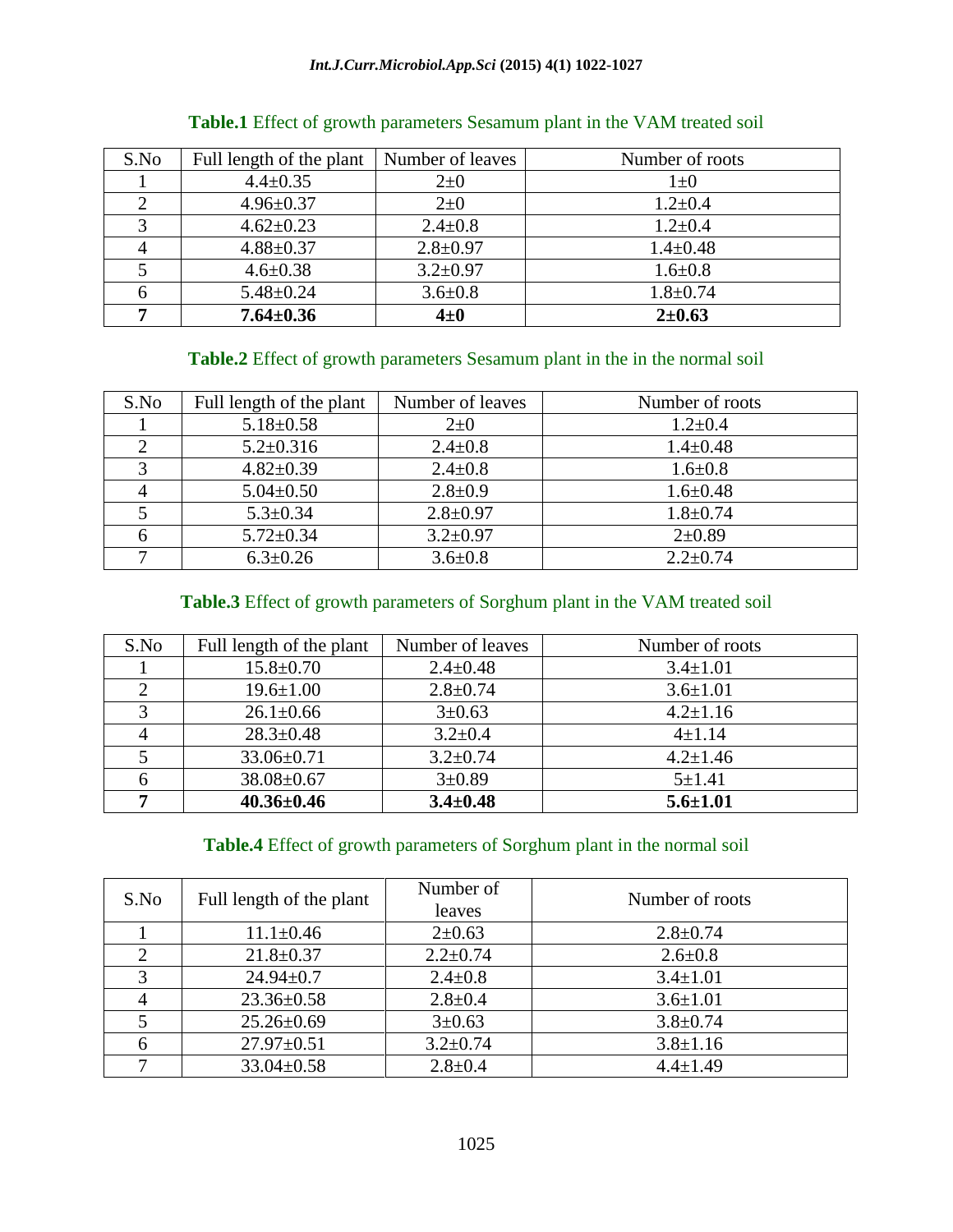#### *Int.J.Curr.Microbiol.App.Sci* **(2015) 4(1) 1022-1027**

|            | Sesamum  |             | Sorghum  |             |
|------------|----------|-------------|----------|-------------|
| Wavelength | With vam | Without vam | With vam | Without vam |
| 666nm      | .240     | 0.713       | 0.704    | 0.573       |
| 647nm      | 0.892    | 0.494       | 0.480    | 0.413       |
| 480nm      | 2.947    | 1.695       | .874     | .649        |

# **Table.5** Chlorophyll test optical density values at different wavelength

## **Table.6** Chlorophyll content values

|                   | Sesamum  |             | Maize    |             |
|-------------------|----------|-------------|----------|-------------|
| Content           | With VAM | Without VAM | With VAM | Without VAM |
| Chlorophyll A     | 13.259   | 7.678       | 7.601    | 6.124       |
| Chlorophyll B     | 12.735   | 6.931       | 6.683    | 5.694       |
| Total chlorophyll | 25.986   | 14.603      | 14.280   | 13.221      |
| Carotenoid        | 0.352    | 0.204       | 0.187    |             |

## **Fig.1** Sorghum plant growing in Normal and VAM applied soil



**Fig.2** The presence of Vesicle forming in Sesame plant root and Sorghum plant root respectively